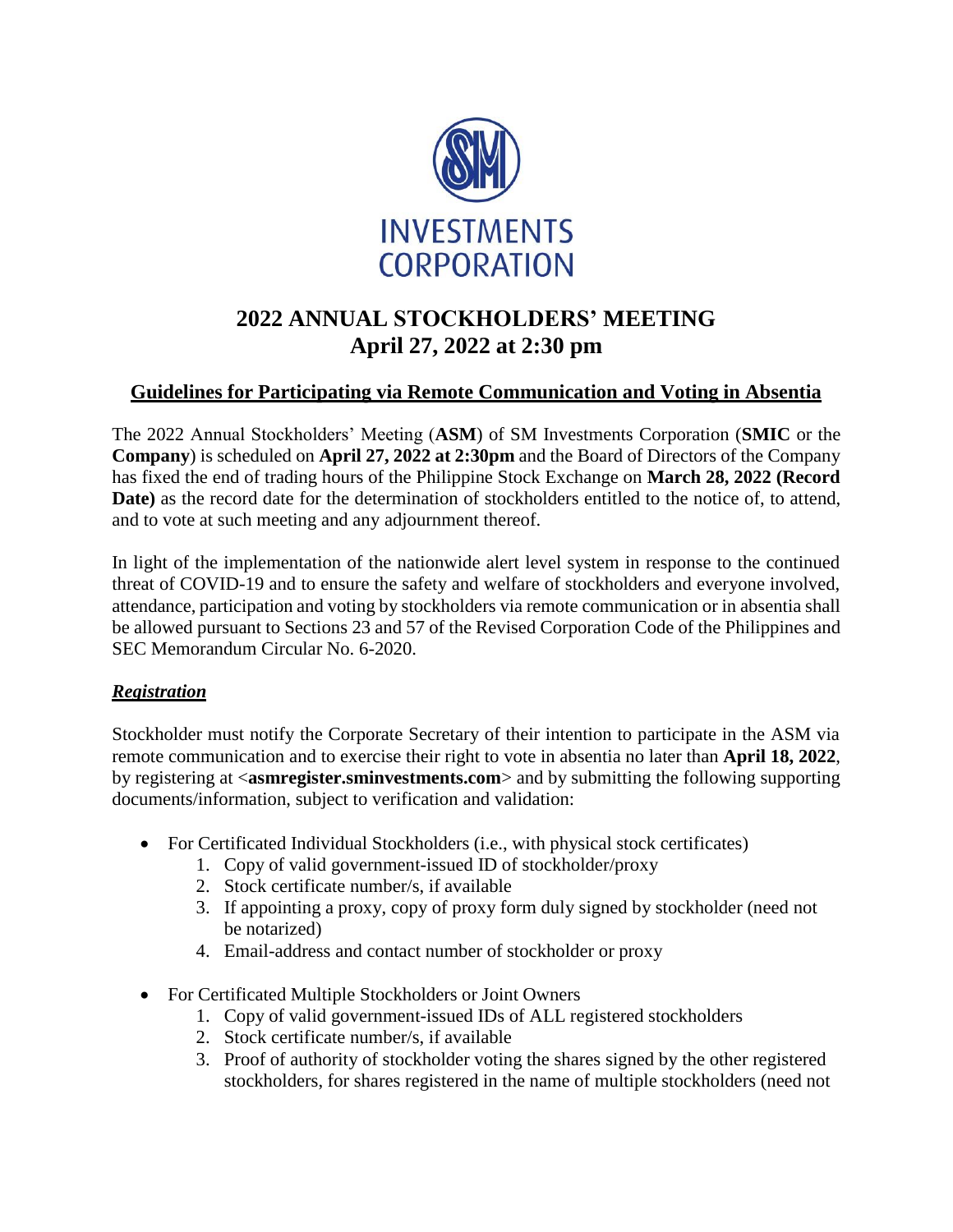be notarized)

- 4. Email-address and contact number of authorized representative
- For Certificated Corporate Stockholders
	- 1. Secretary's Certification of Board resolution appointing and authorizing proxy to participate in the ASM
	- 2. Valid government-issued ID of the authorized representative
	- 3. Stock certificate number/s, if available
	- 4. Email-address and contact number of authorized representative
- For Stockholders with Shares under PCD Participant/Broker Account
	- 1. Certification from broker as to the number of shares owned by stockholder
	- 2. Valid government-issued ID of stockholder
	- 3. If appointing a proxy, copy of proxy form duly signed by stockholder (need not be notarized)
	- 4. Email-address and contact number of stockholder or proxy

**Important Reminder: Please refrain from sending duplicate and inconsistent information/documents as this can result in failed registration. All documents/information shall be subject to verification and validation by the Company.**

#### *Online Voting*

Stockholders who have successfully registered shall be notified via email of their unique log-in credentials for the voting portal. Stockholders can then cast their votes for specific items in the agenda, as follows:

- 1. Log-in to the voting portal by clicking the link, and using the log-in credentials, sent by email to the email address of the stockholder provided to the Company.
- 2. Upon accessing the portal, the stockholder can vote on each agenda item. A brief description of each item for stockholders' approval are appended as Annex A to the Notice of Meeting.
	- 2.1 A stockholder has the option to vote "Yes", "No", or "Abstain" on each agenda item for approval.
	- 2.2 For the election of directors, the stockholder has the option to vote for all nominees, withhold vote for any of the nominees, or vote for certain nominees only.

*Note: A stockholder may vote such number of his/her shares for as many persons as there are directors to be elected or he may cumulate said shares and give one candidate as many votes as the number of directors to be elected (eight [8] directors for SMIC) multiplied by the number of his shares shall equal, or*